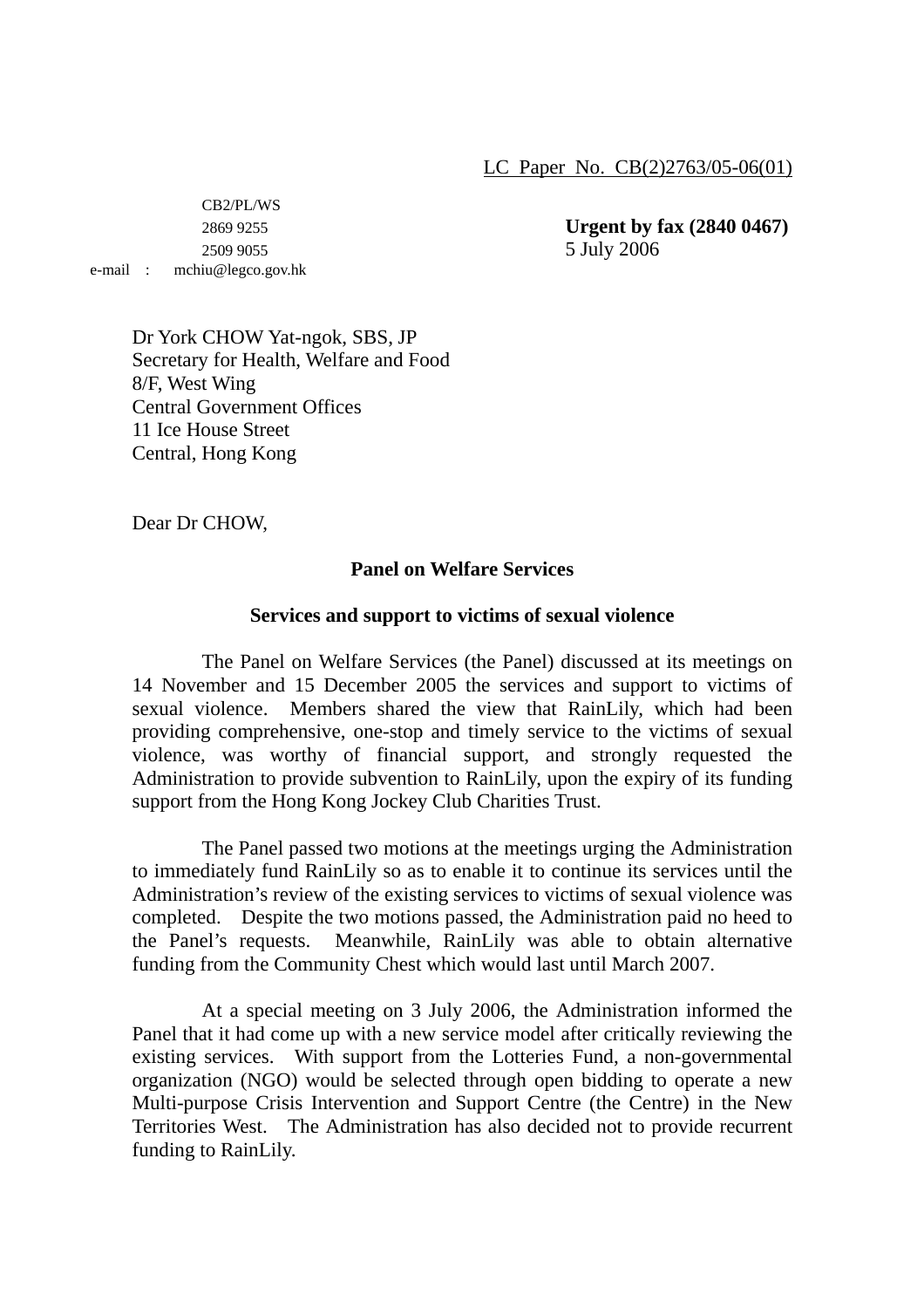Members noted that the Social Welfare Department (SWD) had already issued a letter on 23 June 2006 to NGOs operating welfare services to invite them to express general interest to operate the Centre and to attend a briefing session scheduled for 6 July 2006. Members expressed great dissatisfaction that there was no consultation with the Panel on the new service model.

The Panel passed a motion at the meeting expressing dissatisfaction and regret that the open bidding procedures for operating the Centre had already commenced before there was any consultation with the Panel and relevant stakeholders and urging the Administration to consult the Panel and stakeholders before deciding the best model of service delivery to the victims of sexual violence.

On behalf of the Panel, I am writing to convey -

- (a) members' dissatisfaction with the Administration's complete disregard of the motions passed by the Panel at its meetings on 14 November and 15 December 2005; and
- (b) members' request that SWD should suspend the open bidding procedures for operating the Centre, and consult the Panel and relevant stakeholders on the best model of service delivery before launching the new service for the victims of sexual violence.

I look forward to your early response to the Panel's requests.

Yours sincerely,

(Fernando CHEUNG Chiu-hung) Chairman Legislative Council Panel on Welfare Services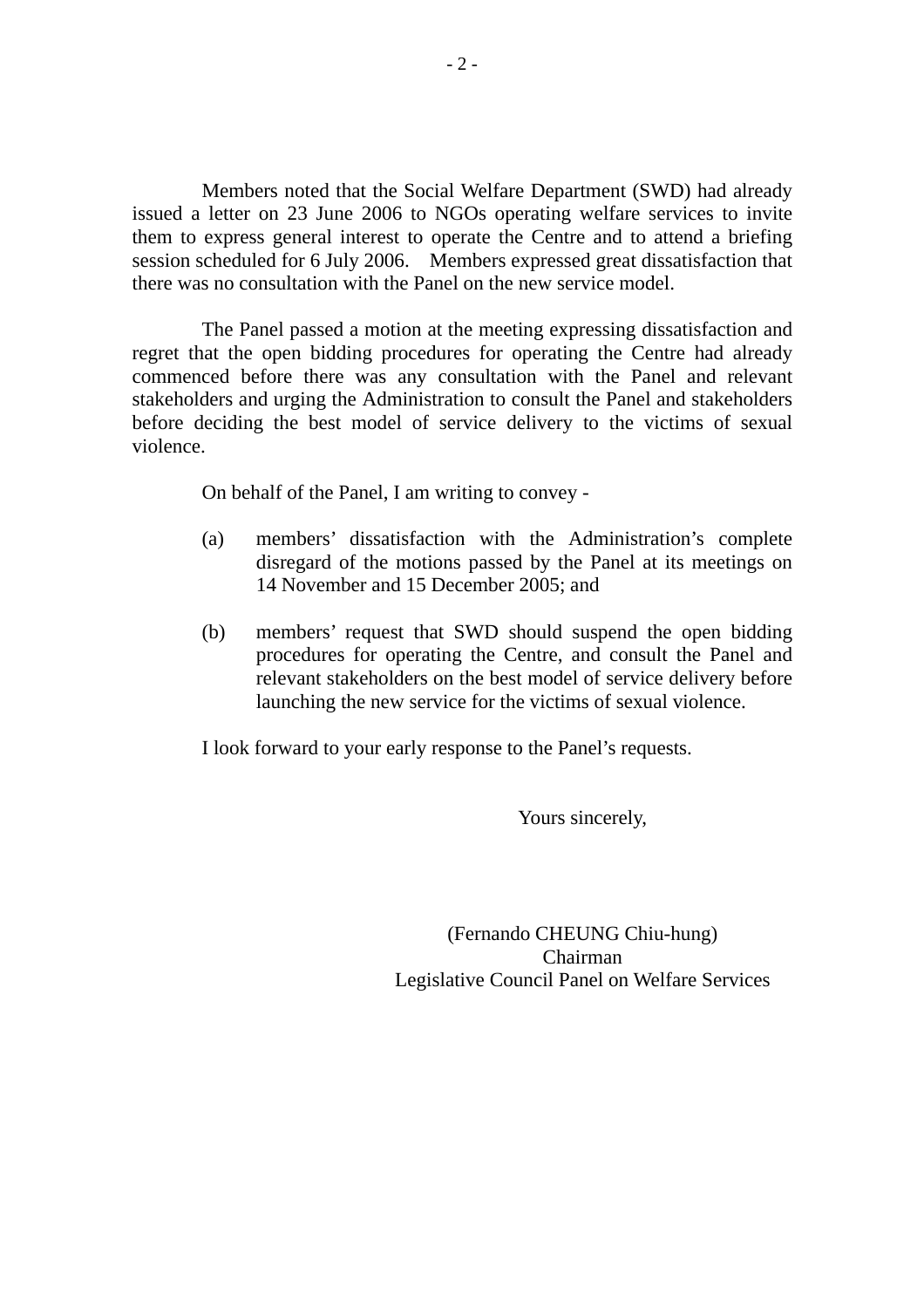Our Ref. : Tel. No. : 2136 2766 Fax. No. : 2501 0478

17 July 2006

Dr. Hon. Fernando Cheung Chiu-hung Chairman Legislative Council Panel on Welfare Services Legislative Council Building 8 Jackson Road Central, Hong Kong

Dear Dr Hon Fernando Cheung,

## **Panel on Welfare Services Services and support to victims of sexual violence**

Thank you for your letter dated 5 July 2006 on the captioned subject.

In response to the two motions passed by the Panel on Welfare Services in last November and December, the Administration has initiated a review on the services for victims of sexual violence, with a view to further strengthening the services and support for such victims.

With respect to Members' concern on the funding of Rainlily, we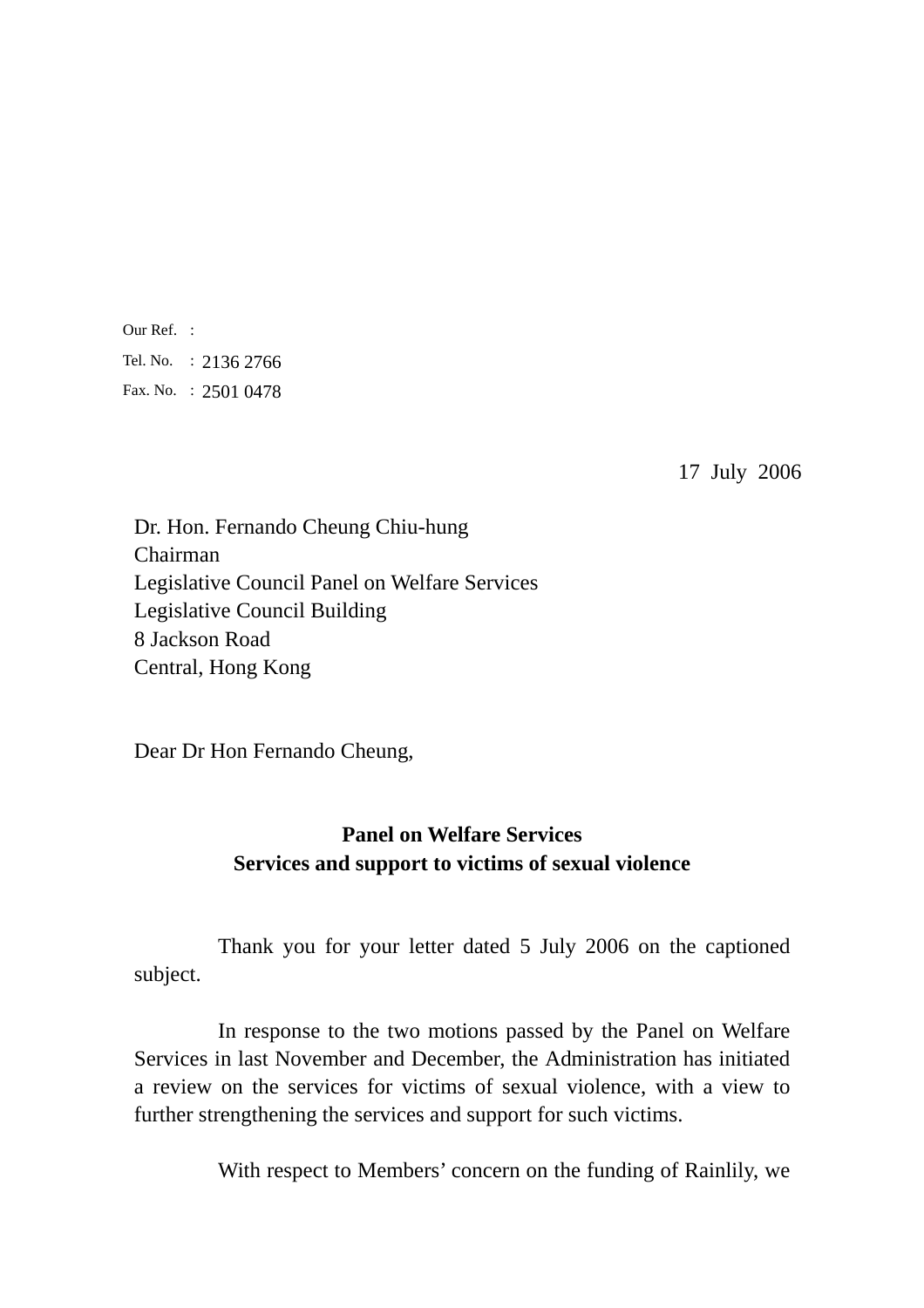have already stated our position clearly in our previous submissions to the Panel. We would like to stress that not all social services are funded by the Government. A good number of worthy projects are being provided through other funding sources. The Rainlily was previously supported by the Hong Kong Jockey Club Charities Trust and is now on funding support from the Community Chest. The Adminstration shall continue to encourage different sectors to participate in social services through different means, including seeking funding support from non-Government sectors.

Furthermore, it is generally necessary for the Adminstration to go through the process of open bidding and to consider different service proposals before awarding a service contract to a particular service agency. This ensures a level playing field as well as proper service standard and output. It is hence not possible, nor appropriate, for the Administration to make any commitment to provide funding to a particular agency.

The Panel has expressed dissatisfaction that the Social Welfare Department (SWD) had already written to NGOs operating welfare services on 23 June 2006 to invite them to express general interest to operate the proposed multi-purpose crisis intervention and support centre and to attend a briefing session schedueld for 6 July 2006. As you have rightly pointed out in your letter, the invitation letter to the NGOs was an invitation for expression of interest and it is not an invitation for the tendering of the new service. The briefing session held on 6 July 2006 was intended to brief interested NGOs of the broad concepts of the proposed centre and SWD would also hope to take the opportunity to receive feedbacks and comments by the NGO sector, based on which a detailed service specification will be formulated. The formal tendering procedure is expected to commence in August 2006.

I hope the above helps to clarify the Administration's position on the matter. We believe it should be the paramount concern of the Administration and the Legislative Council, as well as the society, to involve different sectors to provide coordinated and accessible services and support to meet the needs of the victims of sexual violence and not just funding for one service provider. The new service model proposed is also